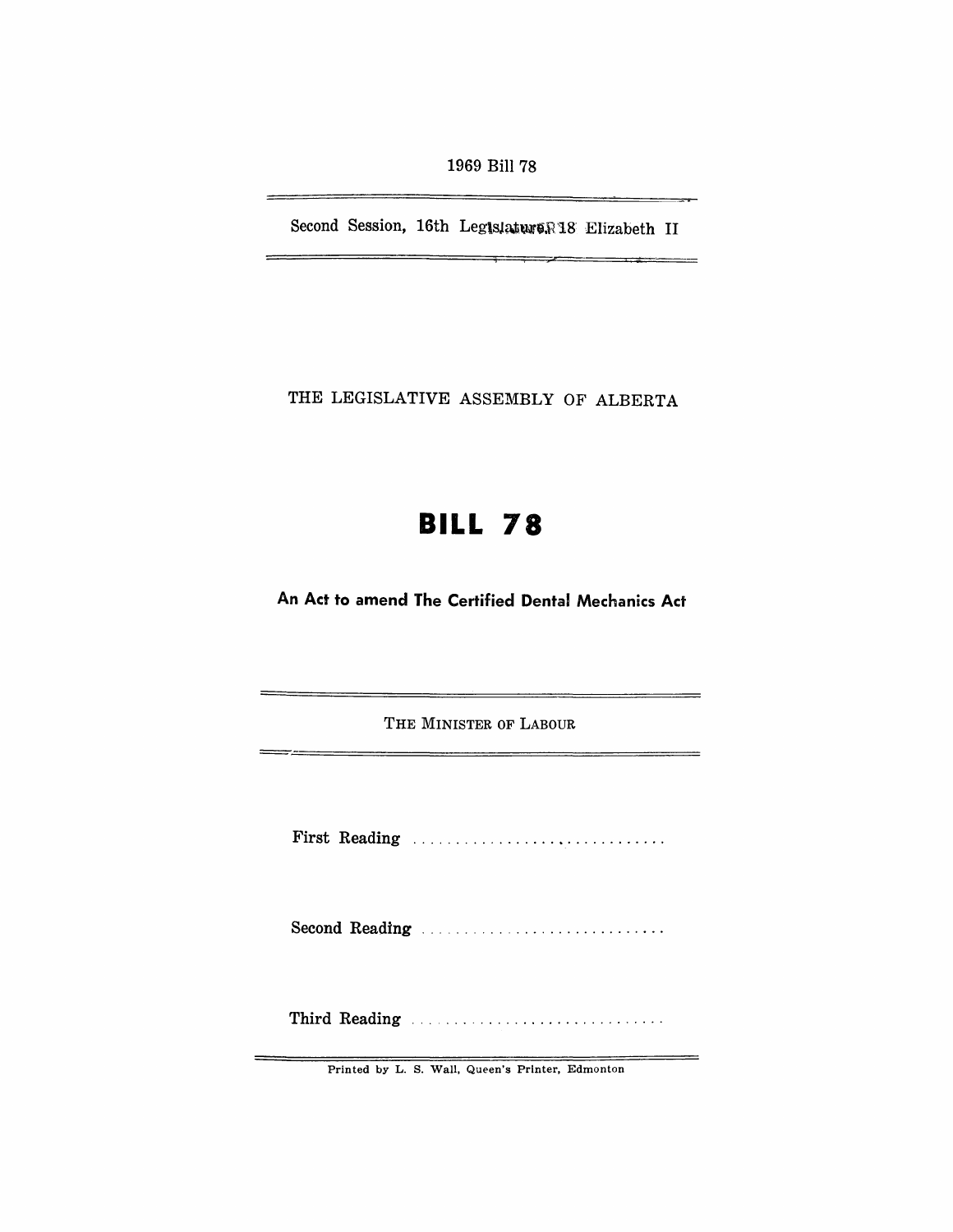## **BILL 78**

## **1969**

An Act to amend The Certified Dental Mechanics Act

*(Assented to* , 1969)

**HER** MAJESTY, by and with the advice and consent of the Legislative Assembly of the Province of Alberta, enacts as follows:

*1. The CeTti/ied Dental Mechanics Act* is amended as to section 26 by adding the following subsection after subsection  $(1)$ :

(la) Notwithstanding subsection **(1),** a certified dental mechanic may advertise his place of business under a trade name approved by the chairman of the Board.

2. This Act comes into force on the day upon which it is assented to.